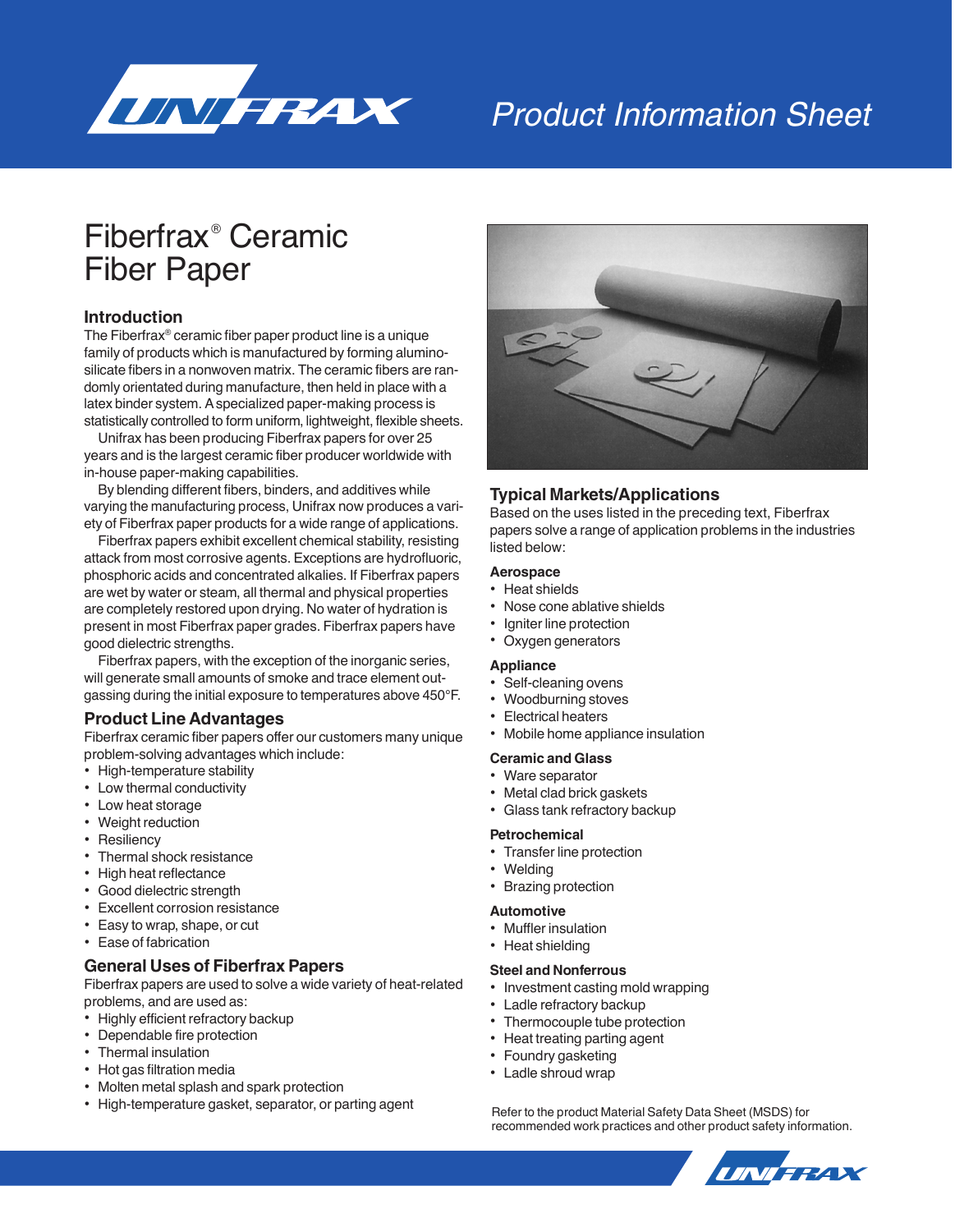# **Product Range**

#### **Product Segmentation**

Fiberfrax ceramic fiber papers are differentiated by thickness, density, fiber index, and chemistry. They are often segmented into three groups:

- Utility grades, which include 440 and Rollboard paper, are the most cost-effective products in applications where performance characteristics are less critical.
- Standard grades: 550, 970, and 880 are used where reliability and consistency are important.
- Premium grades: 882-H, 972-H, and HSA paper are used either when organic outgassing cannot be tolerated or when thermal performance is critical.

# **Utility Grade**

#### **440 Paper**

440 paper is a low-cost, high-strength composite paper made from a combination of ceramic fiber, inert fillers, and reinforcing fiberglass. The fiberglass gives added strength to the 440 paper at operating temperatures between 450 and 1300°F. This product is formulated with a fire retardant smoke suppressant reducing the effects of the organic binder burnout.

#### **Rollboard**

The lower density, binder chemistry, and bulk ceramic fiber grade used to manufacture Fiberfrax Rollboard paper result in a product with lower cost, higher flexibility, and reduced smoke and odor during burnout. Rollboard paper is best suited for wrapping intricate shapes or molds and as a standard grade single use product in disposable applications.

## **Standard Grade**

#### **550 Paper**

550 paper is made from unwashed high-purity ceramic fiber. Its higher density and binders give performance properties ideal for most refractory applications.

#### **970 Paper**

970 paper is made from high-purity Fiberfrax washed fiber. During the manufacture of this product, a large portion of the unfiberized particles in the bulk fiber are removed prior to paper lay-up. The washing of the fiber gives great uniformity to the paper's structure while reducing weight and improving the thermal performance; in addition, this product is preferred in automatic die stamping operations where unfiberized particles in the paper can lead to excessive die wear.

# **Premium Grade**

#### **880 Paper**

880 paper is made from a higher alumina content, shorter, smaller diameter fiber and laid up at higher densities. These product parameters lead to reduced shrinkage, higher strength, an increased operating temperature range and better chemical resistivity. This product is used in applications where the service life of standard ceramic fiber papers is reduced.

#### **HSA Paper**

HSA paper is made from high surface area (HSA) fibers that contain a low percentage of unfiberized material. Use of this fiber results in a paper with lighter weight and extremely low thermal conductivity, making it the choice of the aerospace industry. It is also used when uniform pore structure and a low content of unfiberized material are required in applications such as glass contact or gas filtration.

#### **Inorganic Papers**

Fiberfrax papers are available without the organic binder system. These products are completely free of organics and used when higher fired strength is required or in processes and applications where even small amounts of organic burnout is unacceptable. Two temperature grades and several thicknesses and widths are available.

- **972-H** is heat treated during the manufacturing process to remove organic binders. As manufactured, 972-H paper remains soft and flexible allowing it to conform to most shapes or contours.
- **882-H** has higher temperature stability and higher density than 972-H Paper. The fiber geometry and product density lead to the maximum burn strength of an unbindered paper.

## **Certifications/Approvals**

Fiberfrax papers have been independently tested for conformance to a wide variety of industry standards. For example, several Fiberfrax papers are listed as "Recognized Components" with Underwriters Laboratories, Inc.; conform to U.S. Coast Guard requirements for incombustible materials; and are tested in accordance with ASTM methods. For details of existing approvals and test procedures, contact the Unifrax Application Engineering Group at 716-768-6460.

## **Additional Capabilities**

Unifrax has several manufacturing capabilities which can enhance the performance of Fiberfrax papers in a wide variety of applications. Utilizing precision high-speed slitters, Unifrax can slit paper materials down to one-inch (1") widths for installation speed and convenience. Material can be laminated, foil faced or adhesive backed to tailor the material form to specific application requirements.



Form C-1423 Effective 7/13 ©2013 Unifrax I LLC All Rights Reserved Printed in USA Page 2 of 4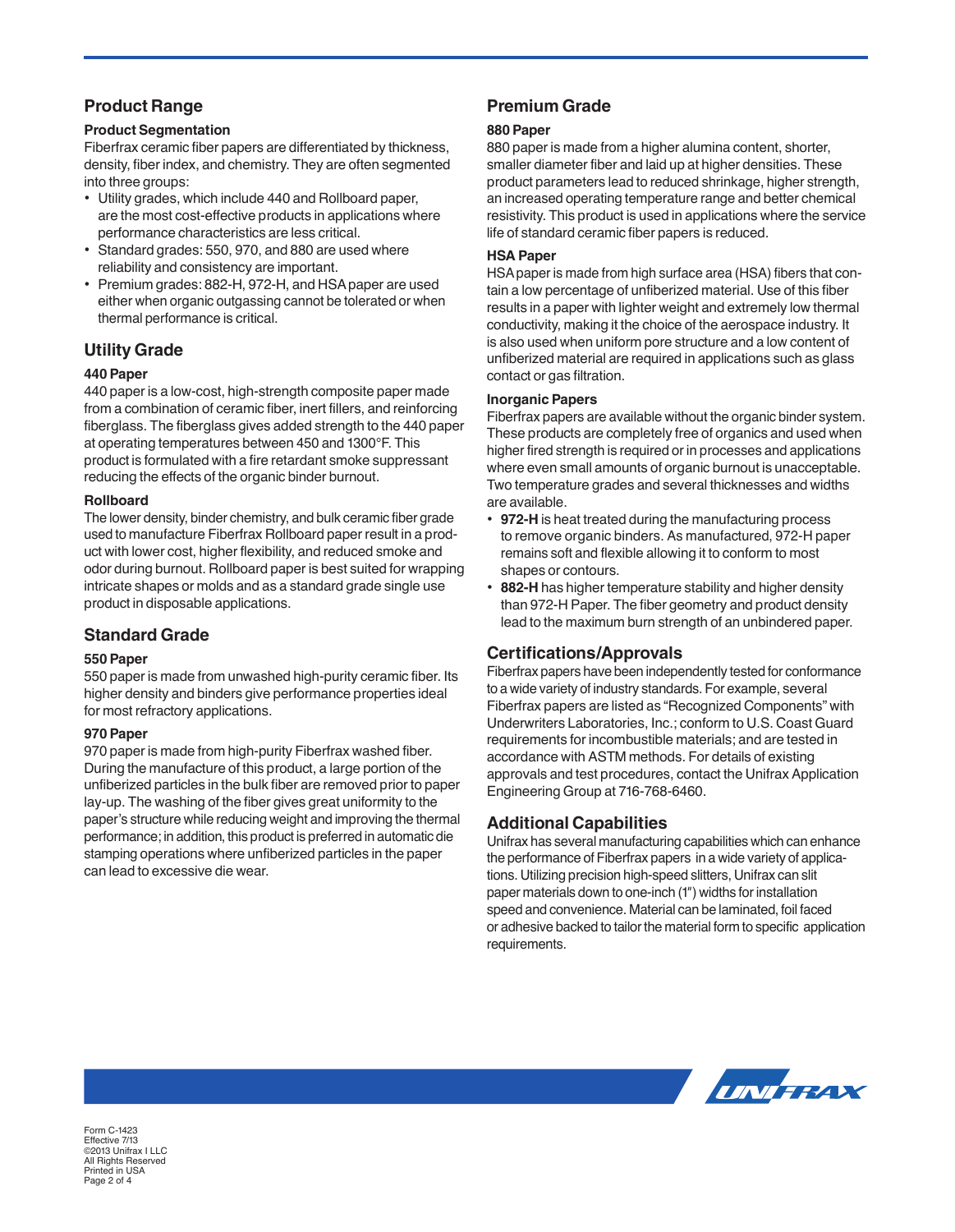## **Fiberfrax Ceramic Fiber Papers Typical Product Properties**

| <b>Paper Grade</b>                     |                          |             | <b>Roll</b>  | 550          | 970          | 880          | <b>HSA</b>   | 972-H        | 882-H        | HSA**<br>(OF) |
|----------------------------------------|--------------------------|-------------|--------------|--------------|--------------|--------------|--------------|--------------|--------------|---------------|
|                                        |                          | 440*        | <b>Board</b> |              |              |              |              |              |              |               |
| <b>Physical Properties</b>             |                          |             |              |              |              |              |              |              |              |               |
| Color                                  |                          | Off-White   | Off-White    | White        | White        | White        | White        | White        | White        | White         |
| Temperature Grade °F                   | $^{\circ}C$              | 1600<br>870 | 2300<br>1260 | 2300<br>1260 | 2300<br>1260 | 2600<br>1427 | 2300<br>1260 | 2300<br>1260 | 2600<br>1427 | 2300<br>1260  |
| Recommended<br>Operating Temp.         | $\circ$ F<br>$^{\circ}C$ | 1300<br>704 | 2000<br>1100 | 2150<br>1176 | 2150<br>1176 | 2450<br>1343 | 2150<br>1176 | 2150<br>1176 | 2450<br>1343 | 2150<br>1176  |
| <b>Melting Point</b>                   | $\circ$ F<br>$^{\circ}C$ | 1800<br>982 | 3200<br>1760 | 3260<br>1793 | 3260<br>1793 | 3500<br>1927 | 3100<br>1704 | 3260<br>1793 | 3500<br>1927 | 3100<br>1704  |
| <b>Compression (PSI % Deformation)</b> |                          |             |              |              |              |              |              |              |              |               |
| 10%<br>25%                             |                          | .6<br>3     | 1<br>5       | 1<br>6       | 1.3<br>5.8   | 3<br>16      |              |              |              |               |
| 50%                                    |                          | 27          | 32           | 35           | 22           | 44           |              |              |              |               |
| <b>Strength</b>                        |                          |             |              |              |              |              |              |              |              |               |
| Tensile (PSI)<br>(as manufactured)     |                          | 86          | 58           | 102          | 94           | 136          | 55           |              |              |               |
| Burst (PSI)<br>(as manufactured)       |                          | 45          | 22           | 19           | 25           | 37           |              |              |              |               |

# **Notes About Chart**

\*\*The 440 paper contains a fire retardant smoke suppressant.

- \*\*The HSA "OF" designation signifies materials made without the use of organic binders.
- "H" designation references the heat treating process used to remove organics.
- The recommended operating temperature of Fiberfrax insulation is determined by a maximum irreversible linear change criteria, not product melting point.

The test data shown are average results of tests conducted under standard procedures and are subject to variation. Results should not be used for specification purposes.



Form C-1423 Effective 7/13 ©2013 Unifrax I LLC All Rights Reserved Printed in USA Page 3 of 4